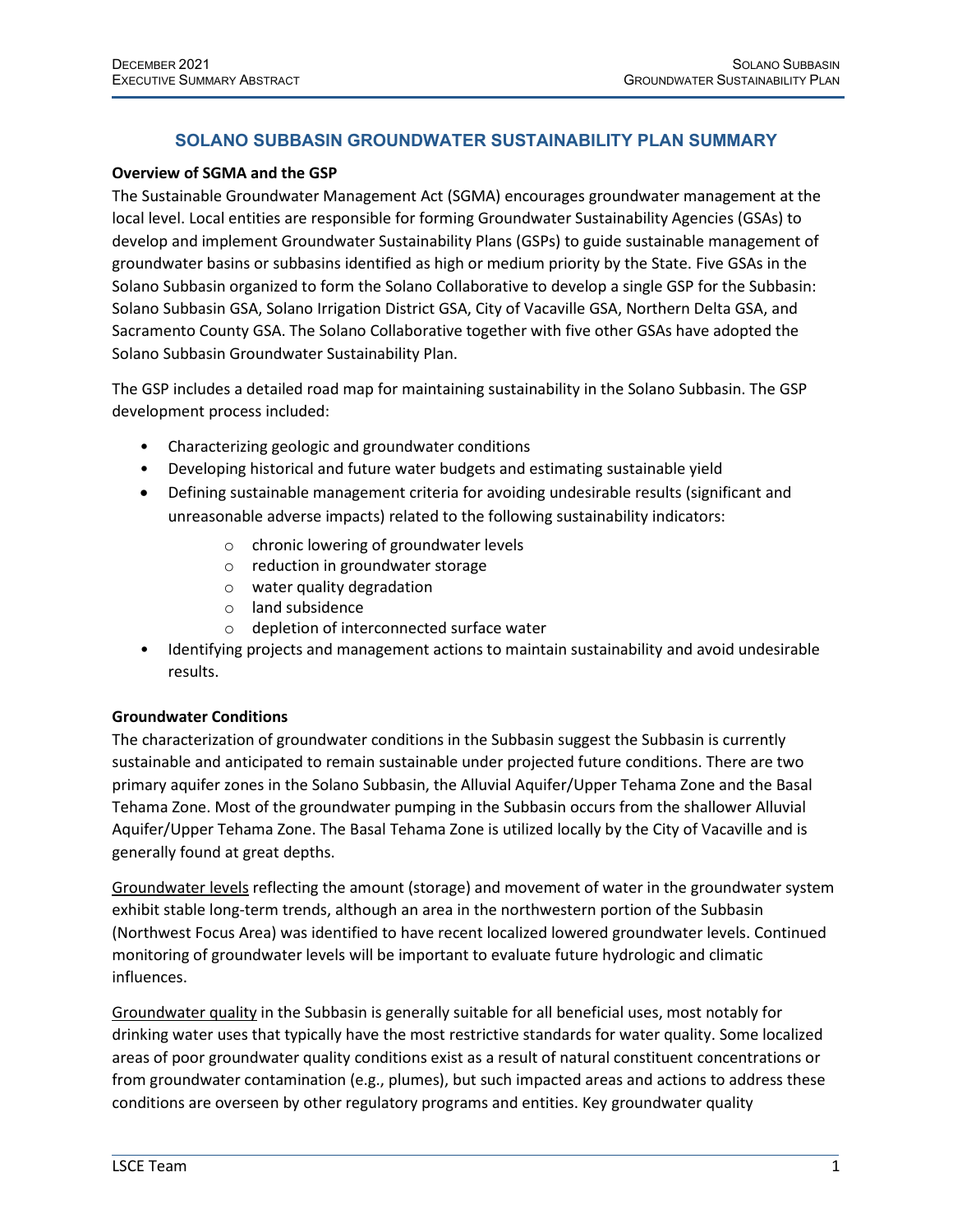constituents of interest identified in the Subbasin include total dissolved solids, nitrate, arsenic, boron, chromium-6, and chloride.

Land subsidence data indicate only very minor amounts of subsidence have occurred in the Subbasin with no documentation of inelastic (irreversible) land subsidence related to groundwater pumping. Historical land subsidence related to oxidation of peat deposits has occurred in the Delta area of the Subbasin. No significant impacts to surface infrastructure in the Subbasin have been noted as a result of land subsidence and the magnitude of seasonal (elastic) fluctuations in the ground surface elevation occurring in association with seasonal changes in groundwater conditions is greater than the rate of long-term subsidence.

Interconnected surface waters in the Subbasin are most common in the Delta area of the Subbasin where groundwater is very shallow. Fewer interconnected surface water features exist in the northern parts of the Subbasin where water levels are somewhat deeper. Many natural surface water features have been intensely modified over time and are used for conveyance of surface water deliveries or irrigation return flows. Interconnection between groundwater and surface water along Putah Creek includes reaches of gaining and losing conditions that change over time. Streamflows in Putah Creek are maintained by the Solano County Water Agency in a manner designed to support beneficial users along the Creek following the flow schedule outlined in the Putah Creek Accord. The GSP identified a benefit to more data for understanding surface water and groundwater interactions. The Subbasin plans to address this with the installation of six new monitoring wells located near key surface water features in the Subbasin and consideration of additional monitoring improvements.

Seawater intrusion potential does not exist in the area because the Subbasin does not have coastline; however, Delta areas of the Subbasin are tidally influenced but there is no historical indication of higher salinity water intrusion from the Delta.

## **Water Budget**

Primary sources of water supplies within the Subbasin consist of surface water supplies from the Solano Project, State Water Project, and local diversions and groundwater. Although these water supplies vary by year depending on water demands and allocations, the Solano Project, which provides a considerable fraction of the surface water supply, has been a highly reliable supply since the project was completed in the late 1950s. Historical groundwater pumping has averaged about 180,000 acre-feet per year. It is anticipated that future land use in the Subbasin will consist of increased urban acreage, overall decreased area of agricultural land, with minimal changes in the area of native vegetation. Although the overall agricultural area is anticipated to decrease in the future, the crop composition is anticipated to include a greater fraction of permanent crop types. Based on evaluations conducted using a hydrologic model developed for the Subbasin (the Solano Integrated Hydrological Model), it is not anticipated that any beneficial users of water in the Subbasin will be significantly and unreasonably adversely affected by groundwater management under any of the projected future conditions evaluated, including under climate change scenarios. The sustainable yield of the Subbasin is estimated to be 190,000 acre-feet per year, approximately equal to the projected volume of groundwater pumping under a 2070 future climate change scenario.

## **Sustainability Criteria and Monitoring**

Each sustainability indicator was evaluated for the Subbasin and assigned minimum thresholds (MTs) and measurable objectives (MOs) to avoid undesirable results and ensure continued sustainable